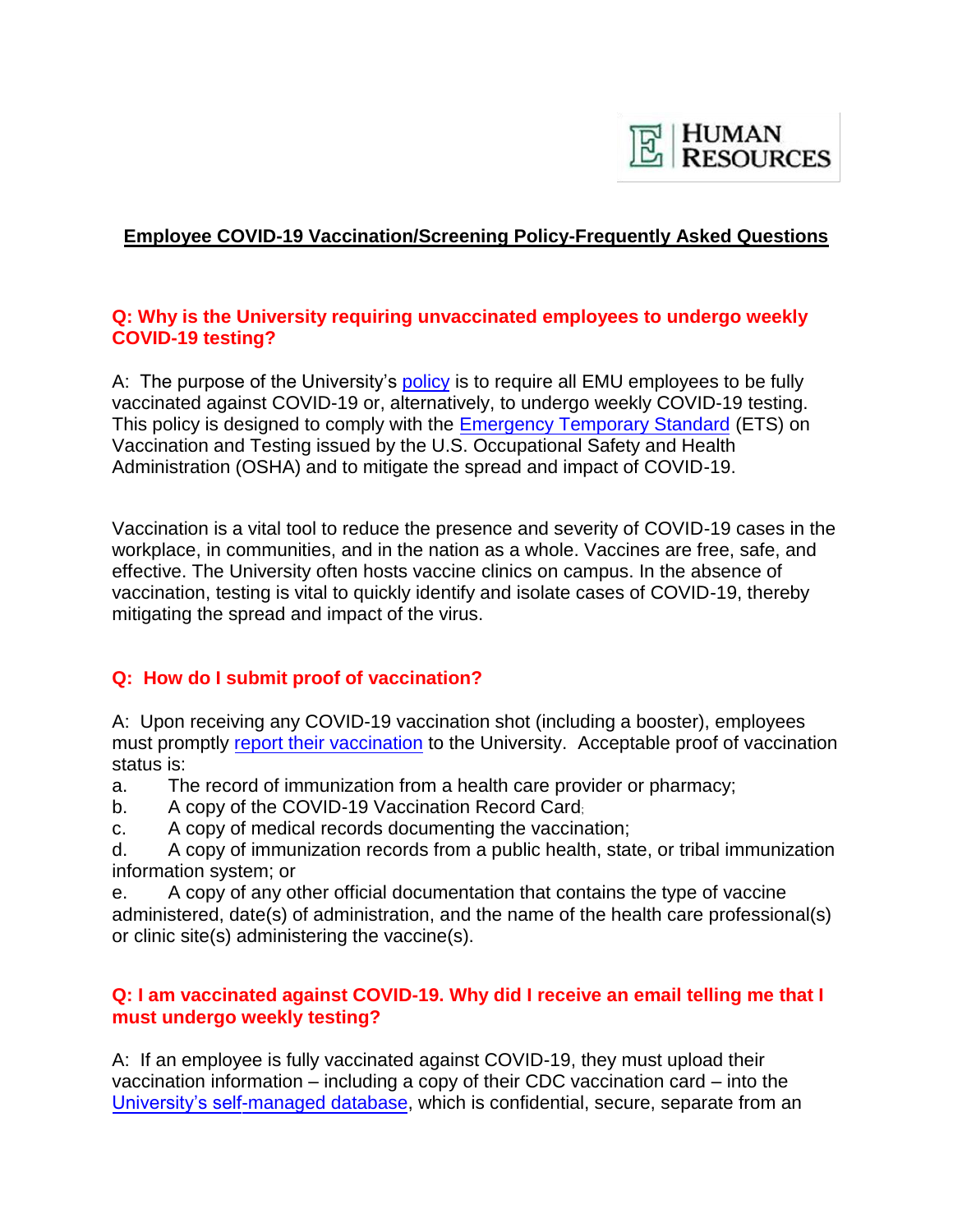employee's personnel file, and accessible only by authorized individuals. Any employee who received an email requiring them to undergo weekly COVID-19 testing has likely failed to complete this process. [Here are instructions](https://www.emich.edu/emusafe/documents/how-to-upload-a-vaccine-card.pdf?v=2021-11-05T15:19:59Z) for how to complete this process.

### **Q: Does an employee need to receive a COVID-19 booster shot to be fully vaccinated and avoid weekly testing?**

A: At this time, COVID-19 booster shots are not required to be considered "fully vaccinated." We expect, however, that will change and that the University will soon require employees to receive a booster shot to be considered fully vaccinated and avoid mandatory weekly testing.

The University urges employees to receive booster shots as soon as they are eligible and to report that information – including a copy of their CDC vaccination card – to the [University's self-managed database,](https://www.emich.edu/emusafe/reporting.php) which is confidential, secure, separate from an employee's personnel file, and accessible only by authorized individuals. [Here are](https://www.emich.edu/emusafe/documents/how-to-upload-a-vaccine-card.pdf?v=2021-11-05T15:19:59Z)  [instructions](https://www.emich.edu/emusafe/documents/how-to-upload-a-vaccine-card.pdf?v=2021-11-05T15:19:59Z) for how to complete this process.

### **Q: I am going on vacation. Will I still need to be tested?**

A: Unvaccinated employees who will be on approved vacation leave for at least one week or five (5) consecutive business days need not be tested while on vacation. Such employees, however, must be tested within seven (7) calendar days after their return-towork date.

#### **Q: If I need an accommodation from vaccination due to medical necessity or sincerely held religious belief, what should I do?**

A: Employees who are unvaccinated, regardless of the reason, are required to participate in the weekly testing regimen. No documentation is necessary, and no additional steps are required other than following the testing protocol as otherwise required.

#### **Q: I am an unvaccinated faculty member who is not teaching over the summer. Will I be required to undergo weekly testing if I am unvaccinated?**

A: No. If you are on a semester break lasting seven (7) or more calendar days, and will not be performing work duties on behalf of the University, you are not required to undergo weekly testing during your break.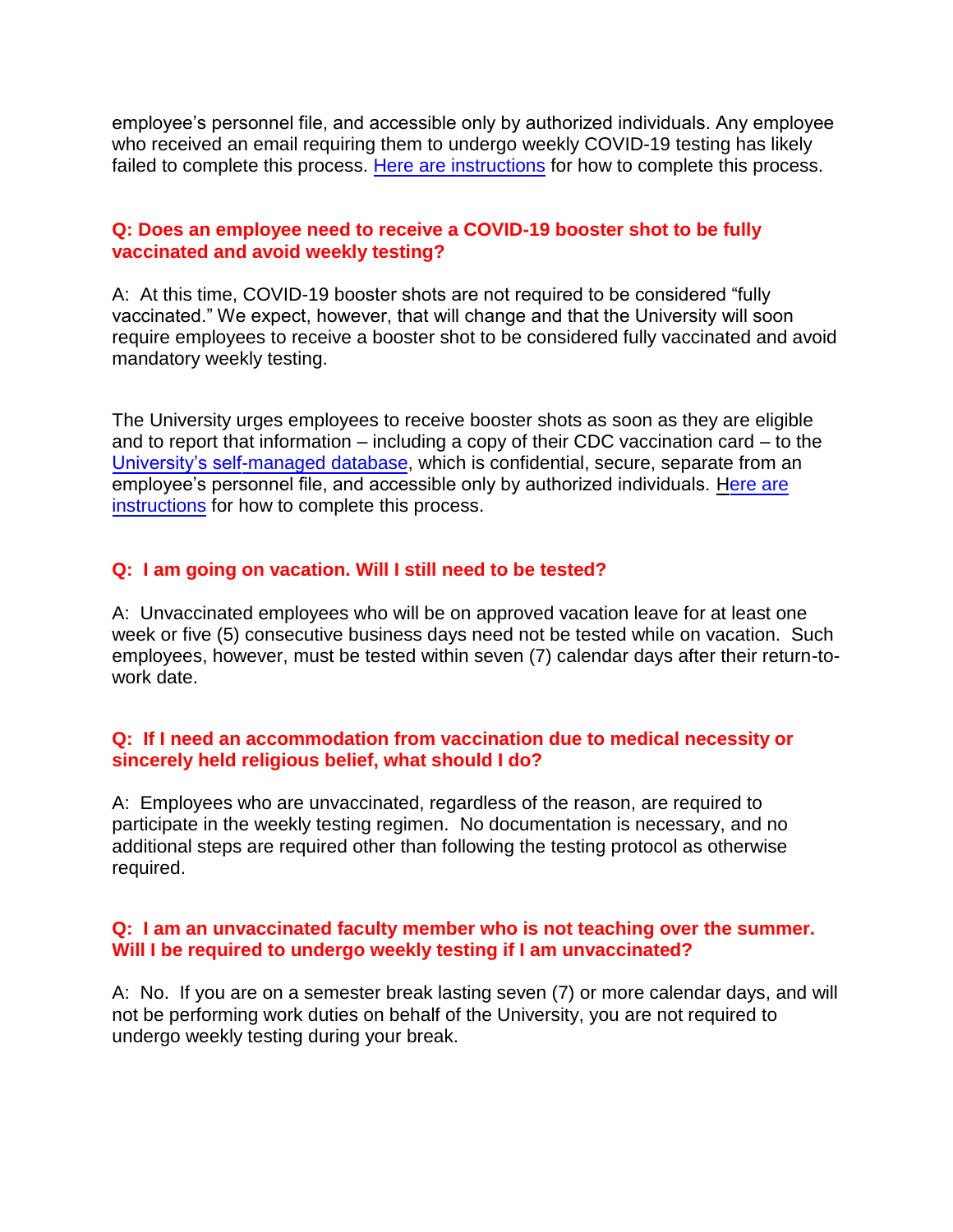#### **Q: Do unvaccinated employees who are on approved leave (FMLA, Sabbatical, etc.) need to undergo weekly testing during the course of their leave?**

A: If the approved leave is for seven (7) or more calendar days, testing is not required during the course of the leave. Unvaccinated employees returning from leave must be tested within seven (7) calendar days after their return-to-work date.

### **Q: May an employee complete their weekly testing regimen during work hours?**

A: In collaboration with their supervisors, employees who are required to be tested may complete their weekly testing regimen at the **on-campus** Testing Center during work hours. The [Testing Center](https://www.emich.edu/emusafe/testing/index.php) has flexible hours to accommodate various work schedules. Employees who choose to test off-campus, or who are otherwise unable to test on campus, must test on their own time. The University will not provide "additional" leave time for testing.

### **Q: May an employee complete their COVID-19 test off-campus, or must they use the on-campus Testing Center?**

A: Employees may choose to complete their weekly testing regimen at the on-campus Testing Center (which has flexible hours to accommodate various work schedules) or off-campus at a health care office, pharmacy, etc. Employees who complete their testing off-campus must [upload](https://www.emich.edu/emusafe/reporting.php) their test results each week into the University's database. [Here are instructions](https://www.emich.edu/emusafe/documents/how-to-upload-a-covid-test-results.pdf?v=2021-11-05T15:19:59Z) for uploading weekly test results. At-home test results are not accepted.

### **Q: Is there a distinction in terms of "Testing" once per week and "Submitting Results" of testing once per week to University Telehealth?**

A. [The](https://www.emich.edu/emusafe/testing/index.php) intention of the Policy and the ETS is that employees who are not fully vaccinated will need to submit proof of a negative test of a type permitted by [the Poli](https://www.emich.edu/emusafe/reporting.php)cy once every seven (7) days. Employees who opt to undergo testing that must be submitted to a laboratory for results analysis should be mindful of this and plan their testing accordingly so that results may be submitted at least once every seven (7) calendar days.

### **Q: If an employee tests off-campus, will EMU reimburse the employee for the cost of the test?**

A: No. Employees may test at the on-campus Testing Center for free. The Testing Center has flexible hours to accommodate various work schedules. Employees who choose to test off-campus are required to pay for their own testing and must upload their test results each week[. Here are instructions](https://www.emich.edu/emusafe/documents/how-to-upload-a-covid-test-results.pdf?v=2021-11-05T15:19:59Z) for uploading weekly test results that are received from an off-campus facility. At-home testing is not allowed.